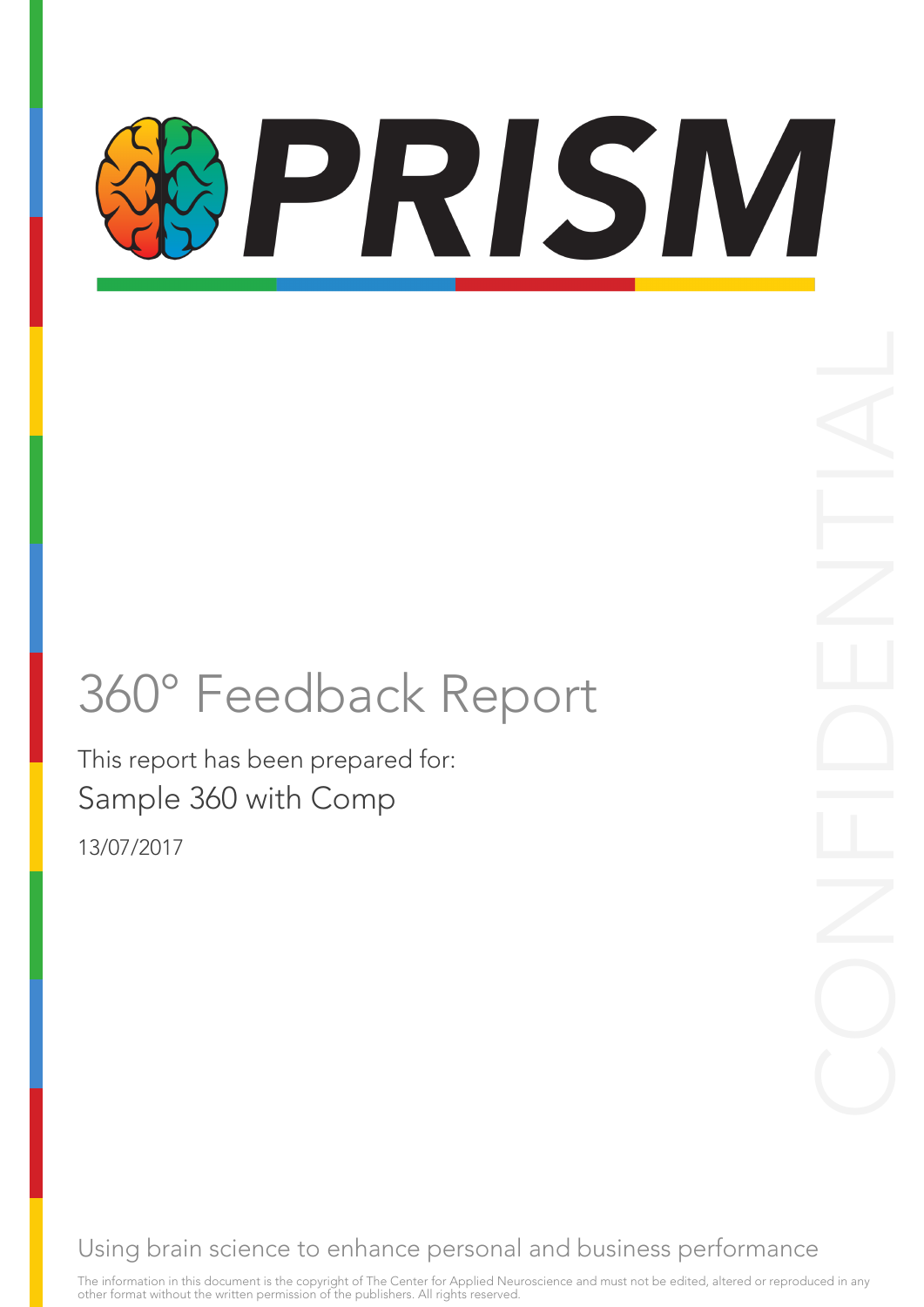

### CONFIDENTIAL

#### PRISM Report Contents:

#### SECTION 1. Introduction [Not requested]

•How can *PRISM* help me? [Not requested]

•Why is PRISM different? [Not requested]

•Interpreting your PRISM Report [Not requested]

SECTION 2. Personal Profile [Not requested]

•Your PRISM 8-Dimensional Map [Not requested] •Dimension Key Points [Not requested]

SECTION 3. Your PRISM Profile Narrative [Not requested]

SECTION 4. Benchmark vs. Candidate Comparison [Not requested]

SECTION 5. Work Preference Profile [Not requested]

•Work Preference Profile [Not requested]

•Work Aptitude Overview [Not requested]

•Work Environment - Performance Predictions [Not requested]

SECTION 6. PRISM Quadrant Colour Characteristics [Not requested]

SECTION 7. PRISM Career Development Analysis [Not requested]

SECTION 8. Emotional Intelligence Report

SECTION 9. 'The Big Five' Report

SECTION 10. Mental Toughness Report

SECTION 11. 360° Feedback Report

•Behaviour Preference Overview

•Competencies

•Observers' Comments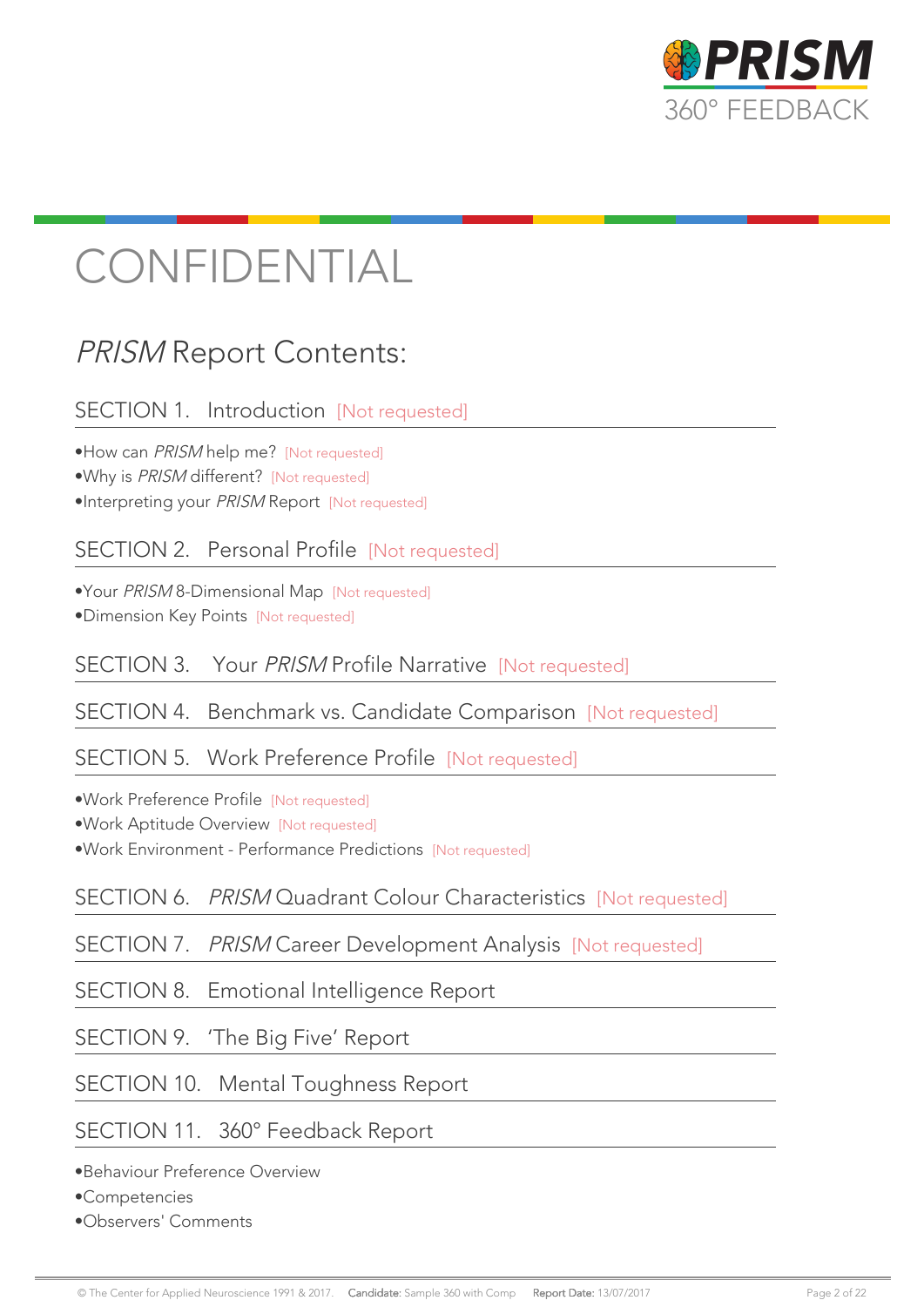

### Emotional Intelligence Report

This report, based on your responses to the PRISM Inventory, highlights your preference for each of the Emotional Intelligence (EQ) dimensions shown below. In reviewing your results, it is helpful to begin by reading the definition of the element being reported. You will find this just below the title of each element. Any results below the Mid Range will give you some indication of development priorities, while any High Range results will reflect a strength you may wish to apply more widely.

Recent studies indicate that Emotional Intelligence (EQ) influences behaviour in a wide range of domains including school, community, and the workplace. At the individual level, it is believed to relate to academic achievement, work performance, our ability to communicate effectively, solve everyday problems, build meaningful interpersonal relationships, and even our ability to make moral decisions. Given that emotional intelligence has the potential to increase our understanding of how individuals behave and adapt to their social environment, it is an important topic for study as an overall part of human behaviour.

Emotional competence refers to the personal and social skills that define how effectively individuals perceive, understand, reason with and manage their own and others' emotions and feelings. These skills are important at work, because emotions are an inherent part of workplace activities at all levels. There now is a considerable body of research suggesting that a person's ability to perceive, identify, and manage emotion provides the basis for the kinds of social and emotional competencies that are important for success in almost any job. For example, research has found that the primary causes of derailment in management careers involve deficits in emotional competence. The three primary ones are difficulty in handling change, not being able to work well in a team, and poor interpersonal relations.

This Report summarises Sample 's preference for each of the eight elements which make up the overall PRISM Emotional Intelligence model and is based on his own self-perception of his Emotional Intelligence

strengths, together with the overall views that observers have of the extent to which he displays those strengths – particularly, any that have 'considerably' or 'significantly' different scores.

Your Emotional Intelligence scores are based on questions that are entirely separate from those associated with your three behavioural preference maps. For this reason, the bar chart colour for displaying this measurement is different from the colours used in the Underlying, Adapted and Consistent maps.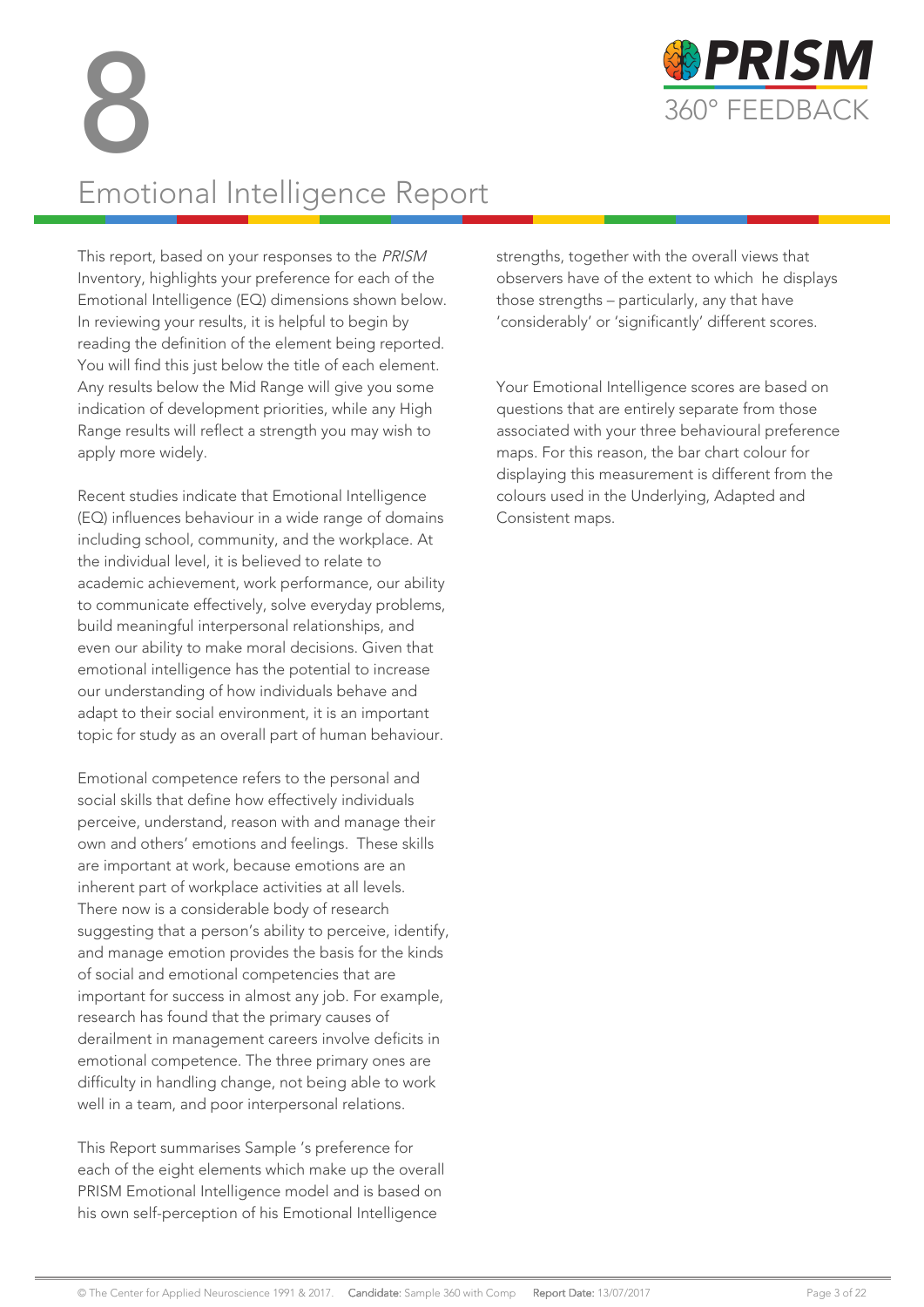8 FRISIV Emotional Intelligence Report [Continued]



May not always be fully aware of own feelings and emotions in work situations and/or may not be able to control the impact of those emotions and feelings on own behaviour.



Likely to be highly aware of own feelings in a wide range of workrelated situations and can remain in control of those emotions and feelings, thus maintaining a positive or optimistic outlook on life.

#### SELF MANAGEMENT

May find it difficult to perform consistently when under pressure. They may also become frustrated by challenge or criticism and therefore find it difficult to continue to perform effectively in these circumstances.



Likely to be able to adapt to a range of situations and to tolerate both criticism and challenge. Also likely to be able to maintain consistent performance in a wide range of situations and when under considerable pressure.

#### AWARENESS OF OTHERS

May not always spend enough time listening to others or be aware of their needs and views and have a tendency to impose their own solutions on others.



Likely to be highly empathetic to other people and to engage them in problem-solving and decision-making or acknowledge their uncertainties, needs, views and opinions.

#### RELATIONSHIP MANAGEMENT

Has a tendency to be independent, self- absorbed and self-reliant, preferring to take decisions without seeking the involvement of others. Also, has a tendency to be rather selfabsorbed and not particularly interested in other people's problems.



Has a strong democratic style and is good at meeting the emotional needs of others by taking a close interest in them and their concerns, and effectively managing relationships with them so that they feel involved, valued and motivated.

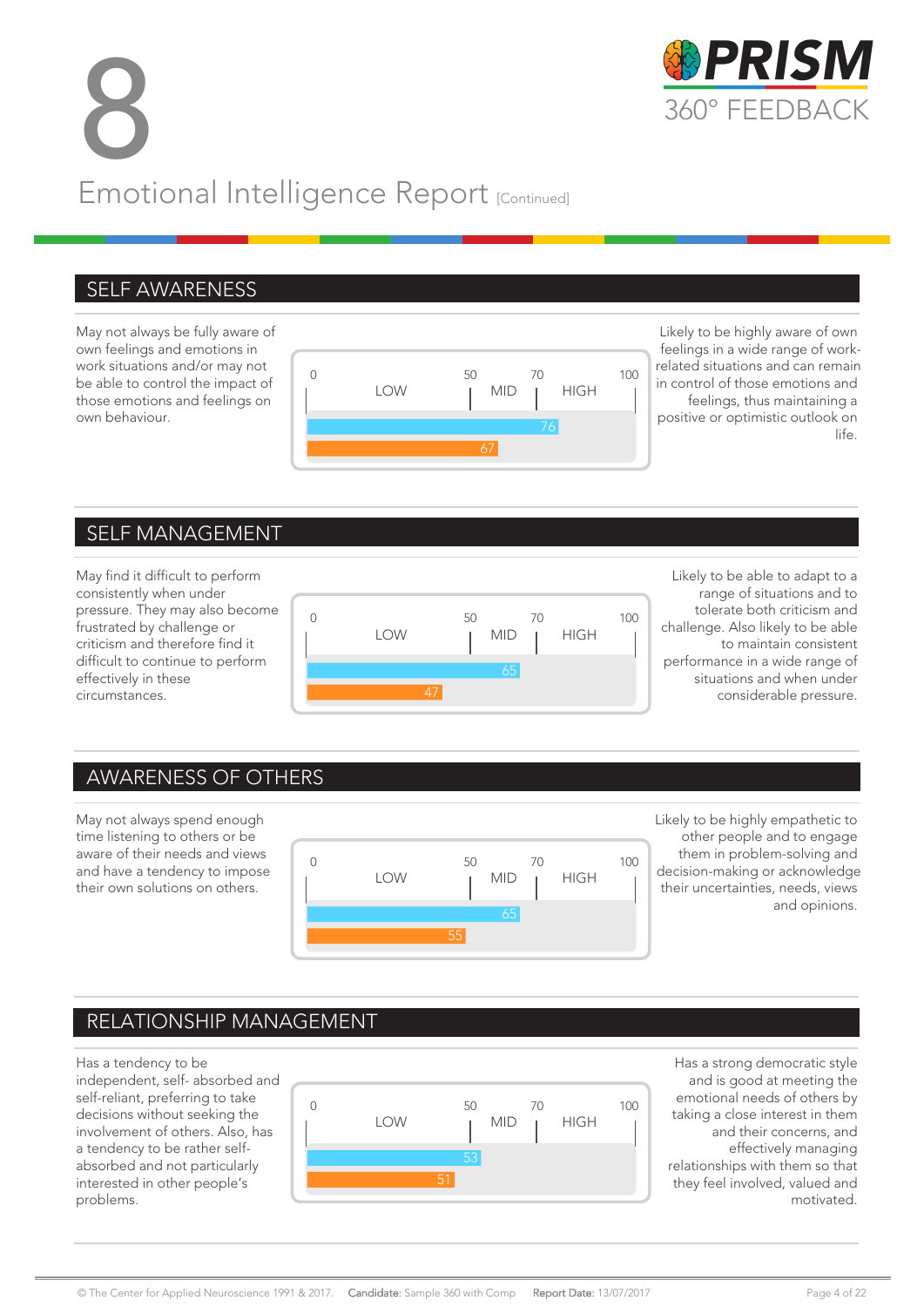8 PRISM Emotional Intelligence Report [Continued]

#### SELF MOTIVATION

May have a tendency to focus on short-term goals and actions at the expense of clear long-term goals or aspirations.



Likely to have a high level of motivation and to show high levels of commitment to longterm goals and results which are pursued in the face of obstacles and setbacks.

#### INFLUENCING OTHERS

May find it difficult to win others over to own point of view, and may be frustrated by a lack of success in persuading others to change their viewpoint or opinion on an issue.



Likely to be effective in persuading others to change their viewpoint or to adopt their interpretation of a situation, or the need for action.

#### DECISIVENESS

May be uncomfortable making decisions unless in possession of all the available facts and may lack the confidence to use their own experience and instincts.



Likely to be able to make decisions in difficult situations when faced with incomplete or ambiguous information, and use their previous experience as a basis for an intuitive assessment of the decision.

#### **CONSISTENCY**

May display inconsistencies between words and actions and willing to 'bend the rules' to get a task completed or to achieve a particular goal.



Likely to display consistency in words and actions over time and also to adhere strictly to rules and have high ethical standards.

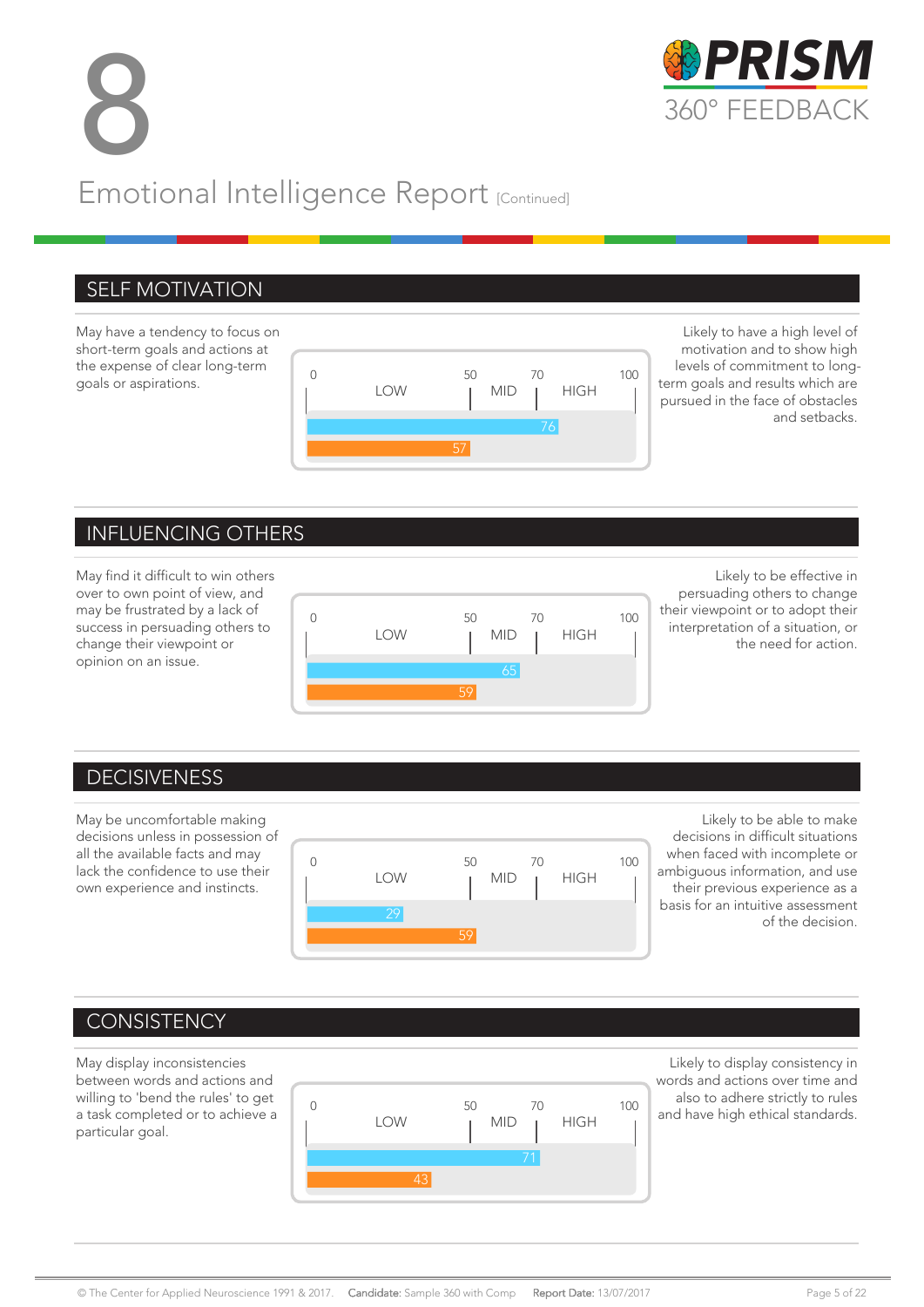8 PRISM



#### Emotional Intelligence Report [Continued]

Your responses to the PRISM questionnaire indicate that your overall Emotional Intelligence result is within the average range compared to the distribution of results from a sample group of some 2,000 individuals and matches 40% of the target population.

You may, however, find it useful to study each of the individual results in order to identify which EI factors you might wish to develop, or to use more widely, to enhance your performance. The profile generated from the responses made by those who submitted their observations as part of the 360 degree feedback process on Sample indicated that they see him as being within the average range of emotional intelligence.

Self motivation - You feel that you have a high level of self-motivation to initiate action and are very focused on achieving good results or outcomes. You believe that you show high levels of commitment to, and focus on, long-term goals and results, and pursues these with determination even in the face of set-backs and obstacles. You also believe that you demonstrate the physical and mental drive, energy and desire to make an impact and to pursue challenging objectives. Others see the strengths which Sample displays in this dimension as being slightly less than his self- perception score indicates.

Consistency - You believe that you stick strictly to rules, instructions and guidelines. You also believe that you display a high degree of personal commitment to both goals and behaviours. You feel that you demonstrate high ethical standards and achieves high levels of performance without resorting to more expedient behaviour. This involves your ability to accept personal responsibility and accountability for your actions and decisions, as well as being open and transparent in your dealings with others. These behaviours are important in building trust when working with others and through the ability to honour and deliver on the commitments which you make. Others see the strengths which Sample displays in this dimension as being significantly less than his self-perception score indicates. Of others closely the closely match Sample 's own self-perception score of the strengths he displays in this dimension. This implies the effective here of personal commitment to both goals and behaviours. You feel that you

Self awareness - You believe that you are very aware of your own feelings and emotions in a wide range of work-related situations, and you feel you are confident that you can remain in control of those emotions and feelings, thus preventing them from affecting your decision making. As a result, you feel that you have realistic understanding of your natural strengths and are, therefore, able to make the most of them and maintain a positive or optimistic outlook on life. The views of others closely match Sample 's own self-perception score of the strengths he displays in this

Self management - You believe that you tend to find some situations much more difficult to handle than others. You also believe that, on occasions, you can become frustrated by being challenged or criticised and, therefore, find it difficult to continue to perform totally effectively in such circumstances. Others see the strengths which Sample displays in this dimension as being slightly less than his self- perception score indicates.

Awareness of others - You feel that you generally take account of the views and feelings of others, but there are situations in which you have a tendency to impose solutions on others. You also feel frustrated on those occasions when you do not receive the support you expect or would like from others and, therefore, encounter difficulties in dealing with people in those circumstances. The views of others closely match Sample 's own self -perception score of the strengths he displays in this dimension.

Influencing others - You feel that, in some situations, it is necessary for you to win others over to your point of view and you feel frustrated when you fail to persuade others to change their viewpoints or opinions on important issues. The views of others closely match Sample 's own self -perception score of the strengths he displays in this dimension.

Relationship management - You believe that, although you can adopt a democratic or participative approach, you can also be insensitive to the emotional needs of others on occasions and fail to understand and deal effectively with how they perceive and feel about situations. As a result, you feel that you can sometimes come across to others in a less than positive manner and, as a result, fail to get the best out of people. When under pressure you may not always take a close interest in those around you, or make time for them and listen to their views and concerns. In such circumstances you may not always see that it is necessary to involve others, or to seek their opinions. The views of others closely match Sample 's own self - perception score of the strengths he displays in this dimension. In Sumension.<br>
Influencing others - You feel that, in some situations, it is necessed feel frustrated when you fail to persuade others to change their others closely match Sample 's own self-perception score of the **Relati** 

Something decisions unless you have full and accurate data available. You believe that you sometimes lacks the confidence to use your own experience to close any gaps in information, or may believe such intuitive behaviour available. You believe that you sometimes lacks the confidence to use your own experience to close any gaps in information, or may believe such intuitive behaviour would lead to an incorrect or bad decision. Others see the strengths<br>which Sample displays in this dimension as being significantly greater than his self-perception scor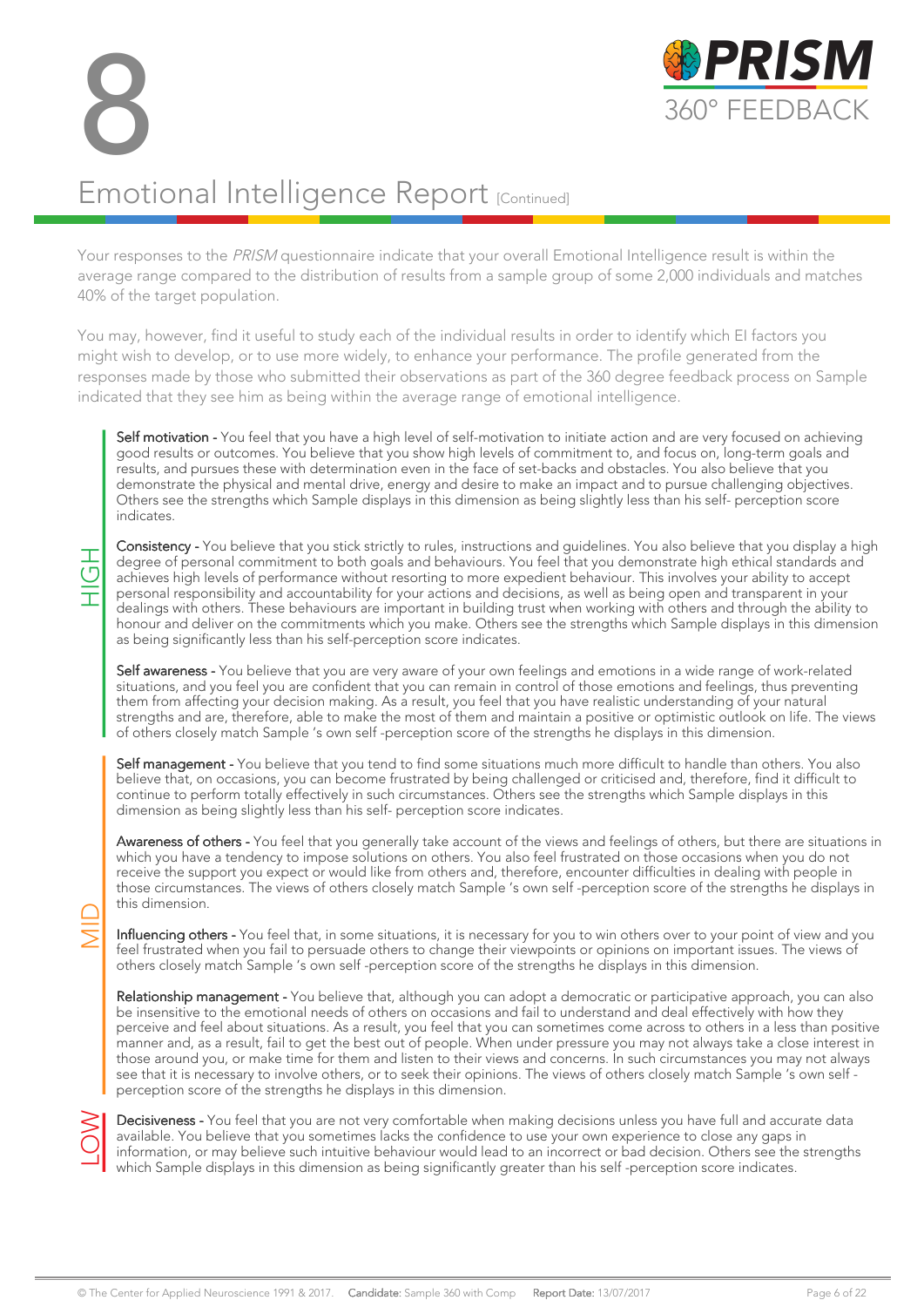

# 'The Big Five' Report **99 PRISM**<br>360° FEEDBACK<br>The Pic Five' Person

#### THE 'BIG FIVE' PERSONALITY TRAITS

The Five-Factor Model, also known as 'The Big Five', is probably the most widely accepted and used model of personality in the world. There is a strong correlation between PRISM dimensions and the relevant 'Big Five' traits.

The 'Big Five' traits are:

**Extraversion** Agreeableness Conscientiousness Emotional Stability (the opposite of Neuroticism) Openness to Experience

 These traits appear to account for most differences among individual personalities, describing five universal dimensions. This report presents your preferences for these traits at three levels: *high* preference, mid-range preference and low preference. A high preference is regarded as one of 65% or more. A mid range preference score is regarded as between 36 % and 64% and a low preference score is regarded as 35% or less. Your self- perception preference is shown as a blue/grey coloured bar on the above chart. If you are using PRISM as part of a 360 degree process, your observers' view of your preference for each trait will be shown as an orange/brown bar. Note: the extent of your preference for the opposite of each trait e.g. 'Introversion' in the case of 'Extraversion', is shown on the left of the '0' central reference.

1. Extraversion refers to the degree to which a person can tolerate and/or is stimulated by the energy he or she obtains from people and situations. People with a strong preference for Extraversion tend to be seen as friendly, outgoing and energetic. They seek to influence people and communicate views and ideas easily. Those with a low preference for Extraversion (Introverts) will be content to work on their own and will not feel the need to be surrounded by people.

> Strong preference: You prefer to be around other people and are talkative, enthusiastic, sociable and fun-loving. You will often become the formal or informal leader. You may not be a good listener because you tend to dominate the conversation.

Mid range preference: If you fall in the mid-range on the Extraversion scale, you tend to move easily from working with others to working alone. You have a moderate threshold for sensory stimulation and may tire of it after a while.

Low preference: If you have a low preference for Extraversion (an Introvert), you prefer working alone. Typically, you are a serious, quiet, private person who may opt to write or email instead of talking to others. Others may consider you cold or uncaring.

2. Agreeableness refers to one's preference for accommodating the needs and concerns of others. A person who has a low preference for Agreeableness tends to focus on his or her own personal priorities.

> Strong preference: You tend to relate to authority and to other people by being tolerant, empathetic and accepting. You may come across as helpful, caring, conflict-averse and even soft because you will yield your position for the benefit of others.

Mid range preference: You can shift between competitive and cooperative situations and usually push for a winwin strategy.

Low preference: You relate to authority and to others by being direct, tough-minded, forceful, and competitive. At times, you may come across as hostile or self-centered.

3. **Conscientiousness** refers to one's preference for attention to detail and rule-following. A person with a strong preference for Conscientiousness tends to be thorough and good at follow-through when accomplishing one or more goals. A person with low for Conscientiousness prefers multitasking and a more spontaneous work style.

> Strong preference: You work toward goals in a disciplined, focused and dependable fashion. You proceed in a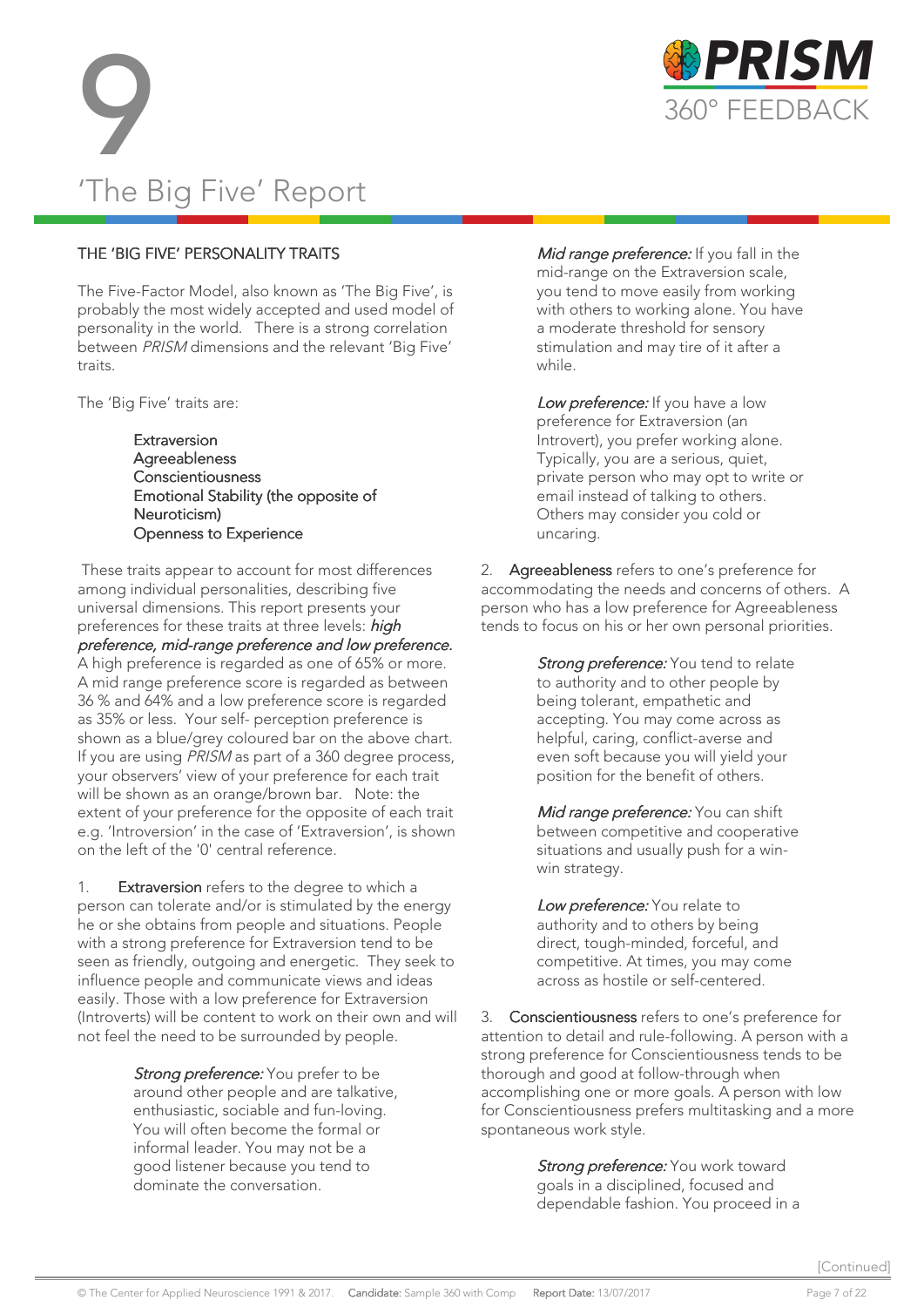



#### linear, sequential manner, with a strong will to achieve high quality results, free of errors. You typically consolidate your time, energy and resources in pursuit of your goals.

Mid range preference: You tend to keep work demands and personal needs in balance. You can switch from focused activities to spontaneous diversions without much effort or stress.

Low preference: You tend to approach goals in a relaxed, spontaneous, openended way. Your mind can switch tracks on the run. You may be a procrastinator, viewed as casual about responsibilities, or be rather disorganised.

4. Emotional Stability refers to a person's ability to handle stressful situations in a calm, steady, rational and secure way. A person with a strong preference for Emotional Stability is very calm and relatively unaffected by stress that often burdens others. A person with a low preference for Emotional Stability is very reactive and prefers a stress-free workplace.

> Strong preference: You tend to respond to stressful situations in a calm, secure and rational way. Typically, you are relatively stress-free. However, unless you are very attentive, you may appear to others to be too laid back and relaxed. Others may even perceive you to be uncaring, lethargic, insensitive or unaware of problems. You may need to take this into consideration if you want to nurture good working relationships.

Mid range preference: You are responsive and tend to be calm, secure and steady under normal circumstances. You have a moderate threshold for handling workplace stress.

Low preference: You may have a shorter emotional "trigger" and can't take much stress before feeling it.

Under stress, you may appear irritable, tense, restless, depressed, easily discouraged, temperamental or worried. In tough times, you need time to vent your frustrations or alleviate your concerns before you're ready to tackle the next job challenge.

5. **Openness to Experience** refers to one's originality of thought or openness to new experiences. A person with a strong preference for Openness to Experience has an appetite for new ideas and activities, and is easily bored. Those with a low preference for Openness to Experience prefer familiar territory and tend to be more practical.

> Strong preference: You tend to have many broad or artistic interests and like to be cutting-edge. You are often curious, introspective and reflective, seeking new experiences and thinking about the future. You may be easily bored. Others may view you as impractical or unrealistic.

> Mid range preference: You tend to be somewhat down to earth, but you'll consider a new way of doing something if convinced. You aren't known for your creativity or curiosity, but you appreciate innovation and efficiency.

> Low preference: If you are in the low range for this preference, you are practical and down to earth. You approach work with efficiency and are comfortable with repetitive activities. Others may view you as conservative, narrow in your thinking, set in your ways, or even rigid.

Your Big Five scores are based on questions that are entirely separate from those associated with your three behavioural preference maps. For this reason, the bar chart colour for displaying this measurement is different from the colours used in the Underlying, Adapted and Consistent maps.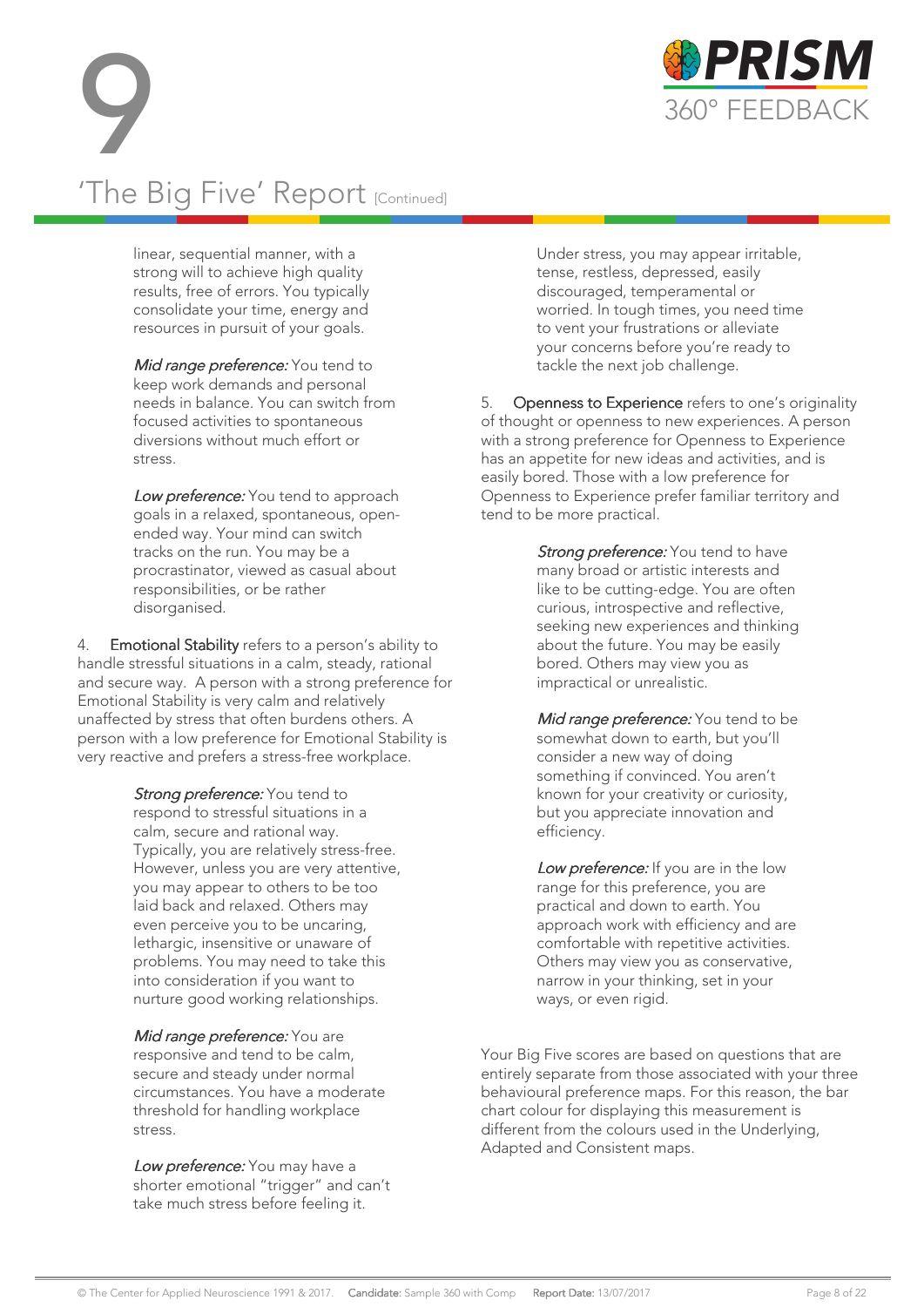# **99 PRISM**<br>360° FEEDBACK<br>TLANSING 'The Big Five' Report [Continued]

#### INTROVERSION EXTRAVERSION

A tendency to be quiet, reserved and unassertive and to have a strong preference for working alone and controlling own feelings.

A tendency to be independent, forthright and demanding, and to have a strong preference for relating to others by being tough, distant and persistent.



65 35 65 A tendency to be impulsive, flexible and easily distracted and to have a strong preference for approaching goals in a relaxed, spontaneous, casual fashion. High <sub>I</sub> Mid <sub>I</sub> Low <sub>I</sub> Mid <sub>I</sub> High

A tendency to be moody, anxious and pessimistic and to have more self-doubts, negative emotions and less satisfaction with life than most people.

|  | LOW OPENNESS TO EXPERIENCE |  |
|--|----------------------------|--|
|--|----------------------------|--|

A tendency to be conventional, cautious, and follow rules and to have a preference for having a factual, down-to-earth, realistic approach to everyday life.

|  | 65 | 35 |  |    | 35 | 65 |                                     |  |
|--|----|----|--|----|----|----|-------------------------------------|--|
|  |    |    |  |    |    |    | High   Mid   Low   Low   Mid   High |  |
|  |    |    |  | 13 |    |    |                                     |  |
|  |    |    |  |    |    |    |                                     |  |

65 35 0 35 65

High <sub>I</sub> Mid <sub>I</sub> Low <sub>I</sub> Mid <sub>I</sub> High

65 35 65

High | Mid | Low | Low | Mid | High

65 35 65

High | Mid | Low <sub>|</sub> Low <sub>|</sub> Mid | High

13

 $\overline{A}^{\pm}$ 

50 46

84

 $\mathcal{L}^{\mathcal{L}}$ 

65 53

#### LOW AGREEABLENESS AND THIGH AGREEABLENESS

A tendency to be sympathetic, co-operative and considerate, and have a strong preference for deferring to others and for relating to them by being tolerant and accommodating.

#### LOW CONSCIENTIOUSNESS HIGH CONSCIENTIOUSNESS

A tendency to be dependable, consistent and thorough and to have a strong preference for focusing on goals in an industrious and highly disciplined manner.

#### LOW EMOTIONAL STABILITY **EXAMPLE 20 YOM CONTROL** HIGH EMOTIONAL STABILITY

A tendency to be calm, stable and unflustered and to have a strong preference for being rational and rather impervious to stress and environmental pressures.

#### HIGH OPENNESS TO EXPERIENCE

A tendency to be imaginative, spontaneous and flexible and to have a strong preference for discovering new experiences or new ways of doing things.







A tendency to be sociable, energetic and assertive and to have a strong preference for being around people and being involved in their

activities.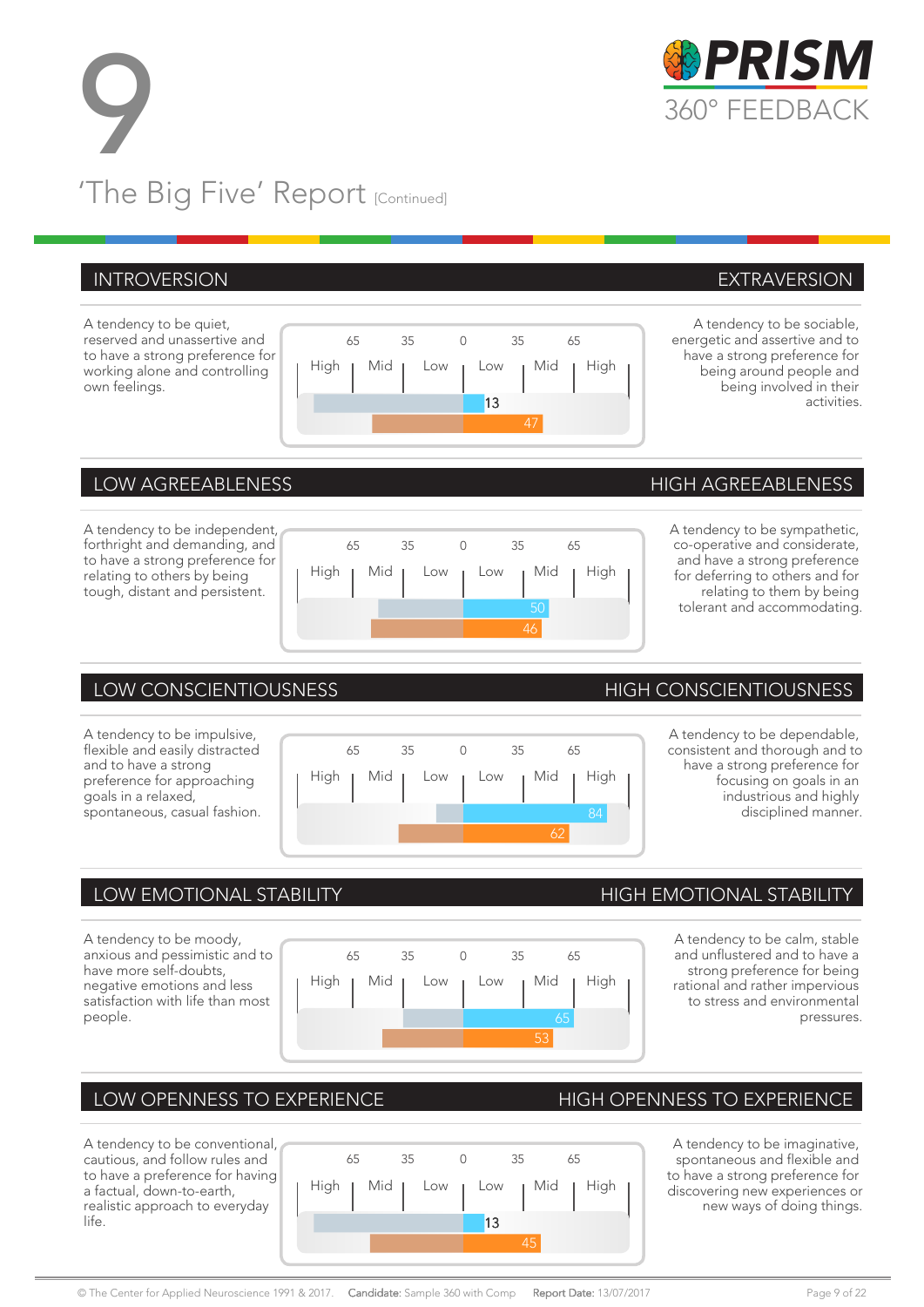

# 10 360° FEEDBACK Mental Toughness Report

There is widespread, growing interest in understanding the relationship between behavioural preferences and business success, and research has identified a cluster of nine behavioural strengths, or competencies, that are linked to both mental toughness and peak leadership performance. The PRISM Mental Toughness Inventory measures a candidate's preference for each of those behaviours. They include: self-belief, ambition, resilience, self-management, optimism, determination, independence, competitiveness and adaptability. The PRISM Mental Toughness Inventory is an exciting advance in the ability to measure the building blocks that are scientifically linked to business success.

It is important to note, however, that in addition to mental toughness strengths, high performance leaders are also very effective at relationship building and relationship management, and excel at developing and motivating others through whom they achieve their results.

This Report is designed to provide you with an opportunity to review the behavioural preferences necessary for responding to the challenges of the modern business environment. It provides you with a set of scores measuring your mental toughness preferences, based upon your replies to the PRISM Professional Inventory.

Each measurement in the Report has four possible ratings:

#### A Development Need:

Your level of mental toughness in this competence is low and likely to be restricting your overall effectiveness. Your Report indicates that you will feel uncomfortable using the behaviours associated with this competence and will avoid them if at all possible. Developing your skills in this competence is likely to be essential to your long-term personal growth and success.

#### A Development Opportunity:

Your level of mental toughness in this competence is less than adequate, and there is opportunity for self improvement. You should, therefore, take the opportunity to develop this competence into a natural strength.

#### A Natural Strength:

You have a natural mental toughness strength in this competence. You should, however, build on this strength by considering additional strategies to use it more effectively.

#### A Potential Overdone Strength:

Your score indicates that you have above average mental toughness in this competence, but you need to be careful not to overdo this strength otherwise it could undermine your overall performance. For example, being 'competitive' is a strength, but it can be counter-productive when used to excess and used internally to compete unnecessarily with work colleagues.

Your Mental Toughness scores are based on questions that are entirely separate from those associated with your three behavioural preference maps. For this reason, the bar chart colour for displaying this measurement is different from the colours used in the Underlying, Adapted and Consistent maps.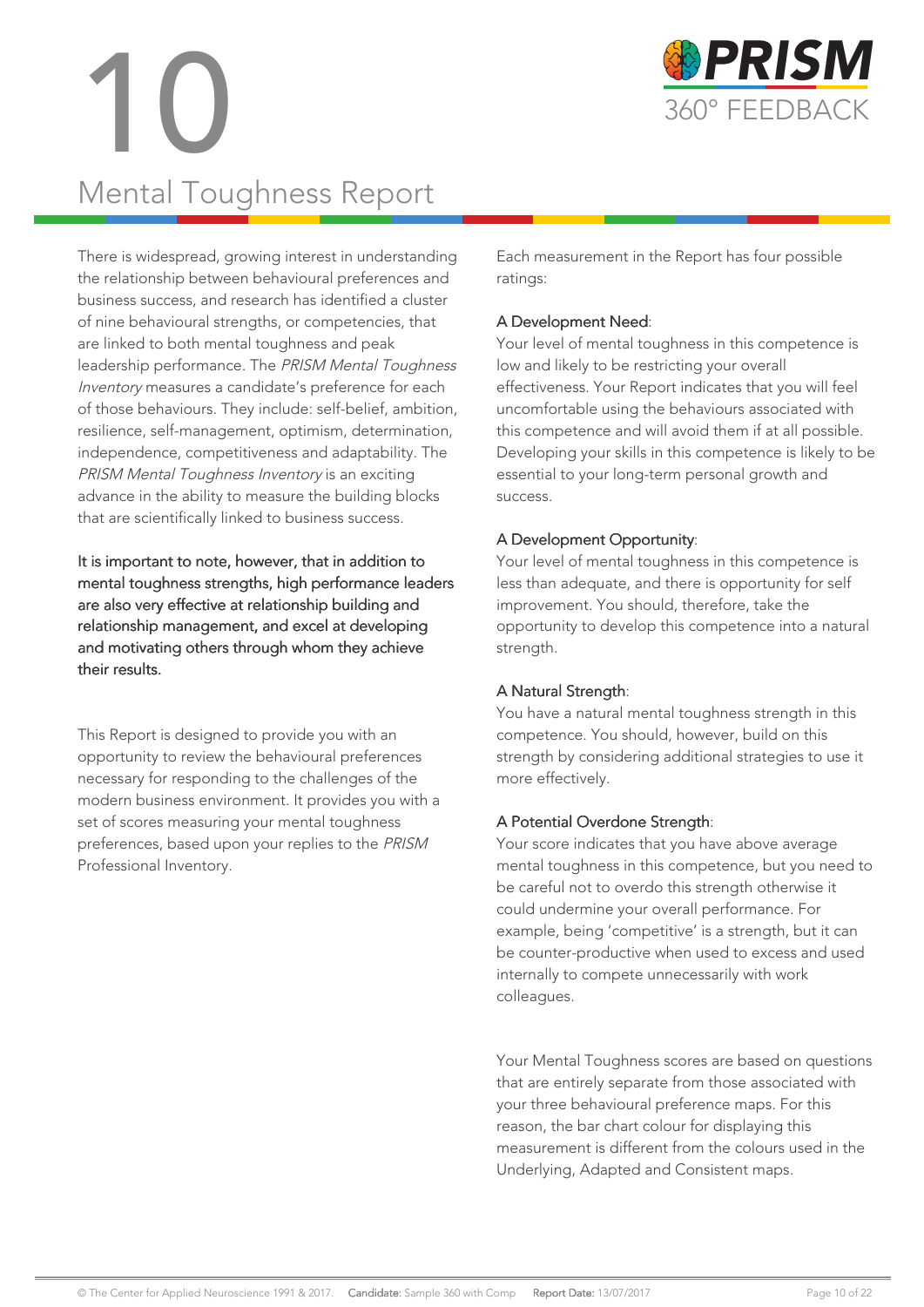# 10 360° FEEDBACK Mental Toughness Report [Continued]



#### SELF BELIEF

Having and expressing an unshakable belief in one's own skills, talents and abilities to perform successfully at the highest levels despite tough opposition.



#### AMBITION

Having high aspirations to set one's own standard of excellence and to achieve status, recognition or reward by being driven to succeed unconstrained by others.



#### RESILIENCE

Having the behavioural persistence to bounce back quickly from difficulties and to see setbacks as nothing more than a process along the road to ultimate success.



#### SELF MANAGEMENT

Having the ability to manage effectively one's own impulsive emotions and to maintain consistently good performance even when under considerable pressure.



#### **OPTIMISM**

Having the ability to see 'the big picture', identify opportunities, and maintain a strong, positive frame of mind despite setbacks and difficulties.

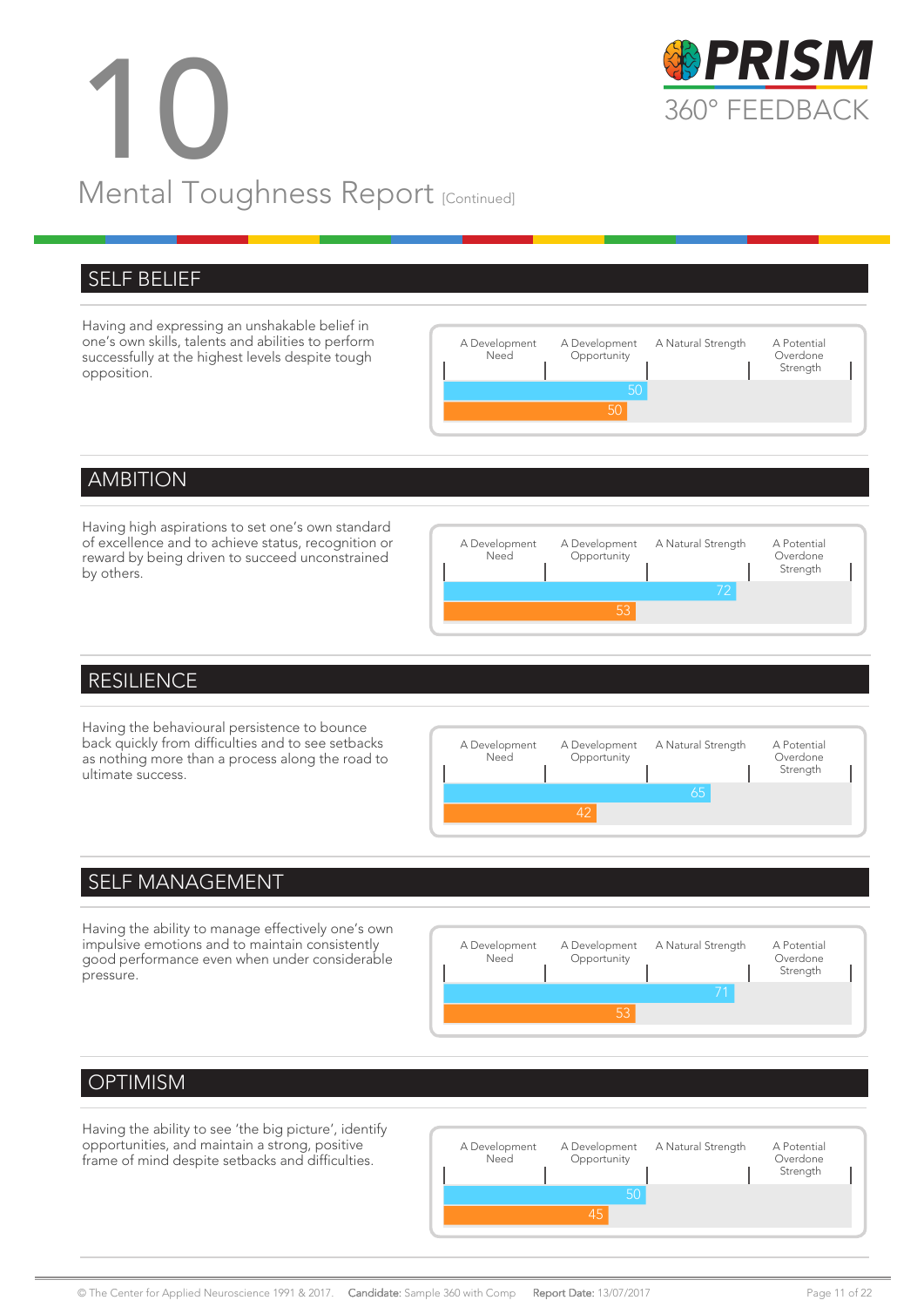# 10 360° FEEDBACK Mental Toughness Report [Continued]



#### **DETERMINATION**

Having the ability to maintain a strong drive and goal focus and avoid distractions that can interfere with optimum performance, regardless of what else is happening.



#### INDEPENDENCE

Having the ability to work comfortably on one's own with a minimum of supervision, or without seeking the advice or opinions of others and to be accountable for one's actions.



#### **COMPETITIVENESS**

Having a strong desire to strive for competitive success, but primarily focusing on challenging oneself to reach optimal performance.



#### ADAPTABILITY

Having the ability to modify one's approach to changing situations and to take calculated risks in order to achieve success or the competitive advantage.



#### OVERALL MENTAL TOUGHNESS RATING

This overall rating takes into consideration all ratings from the previous nine dimensions A Development

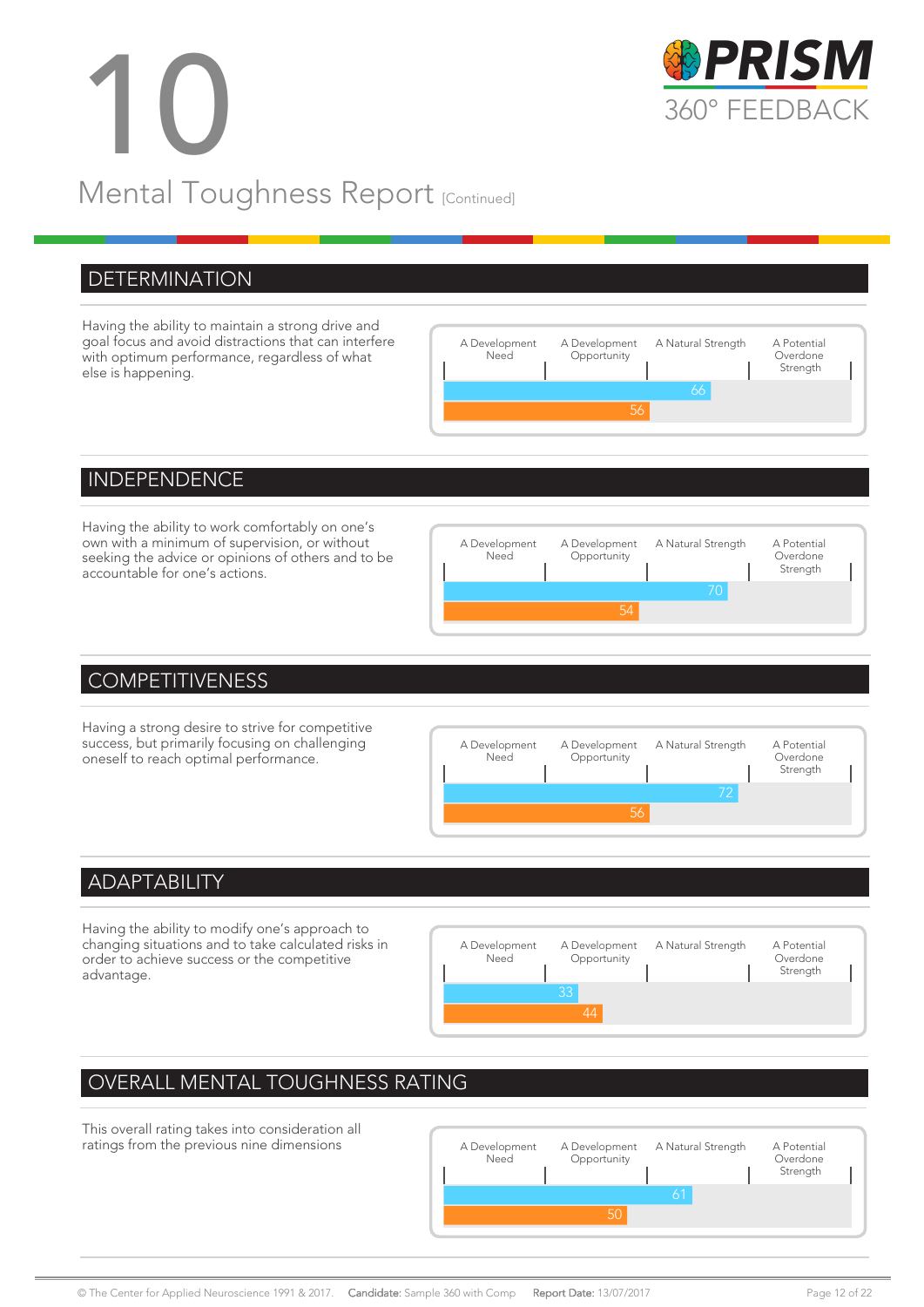# 11 360° FEEDBACK 360° Feedback Report



#### Introduction

360 Degree Feedback Report

#### Introduction

Effective leadership is critical to all organisations, particularly in the current challenging environment. 360 degree feedback is a useful method of discussing leadership and performance in a management role and identifying strengths and development needs.

For participants in the process, 360 degree feedback will provide valuable insights into their role and enable them to build on the skills and attributes they possess. It will better equip them to manage in today's environment and develop the skills necessary to enhance their careers.

Feedback is essential to progress. It provides managers with accurate information about the way they work with others. Feedback can act both as a stimulus to change behaviour, and as a catalyst to facilitate change. To accelerate their professional effectiveness, managers need to be aware of the consequences of their behaviour. If they are aware, they can decide more effectively what action to take.

The results in this report are based on responses collected from a range of people who are familiar with Sample 360 with Comp and his day-to-day work. The purpose of the report is to compare how Sample 's performance in each competency is seen by others and how that perception compares with the relevant requirements of his job as defined by his line manager and referred to as a 'benchmark'.

A key objective of this report is to assist Sample develop his own professional development goals and, in particular, to set meaningful targets for improving his performance in the specific behavioural areas in which he is seen by others as least effective.

It is most important that feedback is not viewed as hostile criticism. Rather, it should be viewed as an opportunity for ongoing learning and development.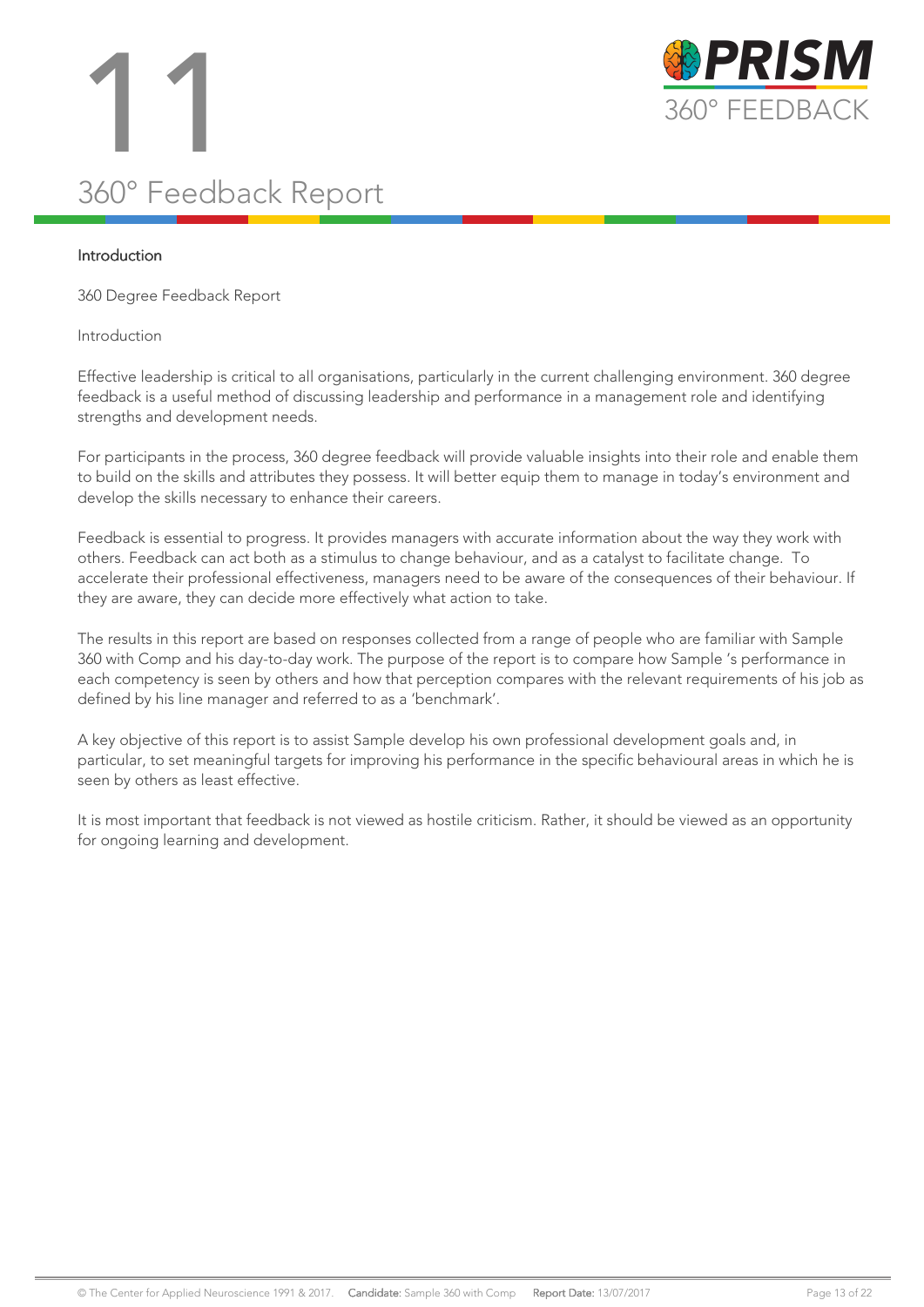**&PRISM** 



Important: Any profiling tool, such as PRISM, should never be used to make a recruitment or re-deployment decision unsupported by other techniques.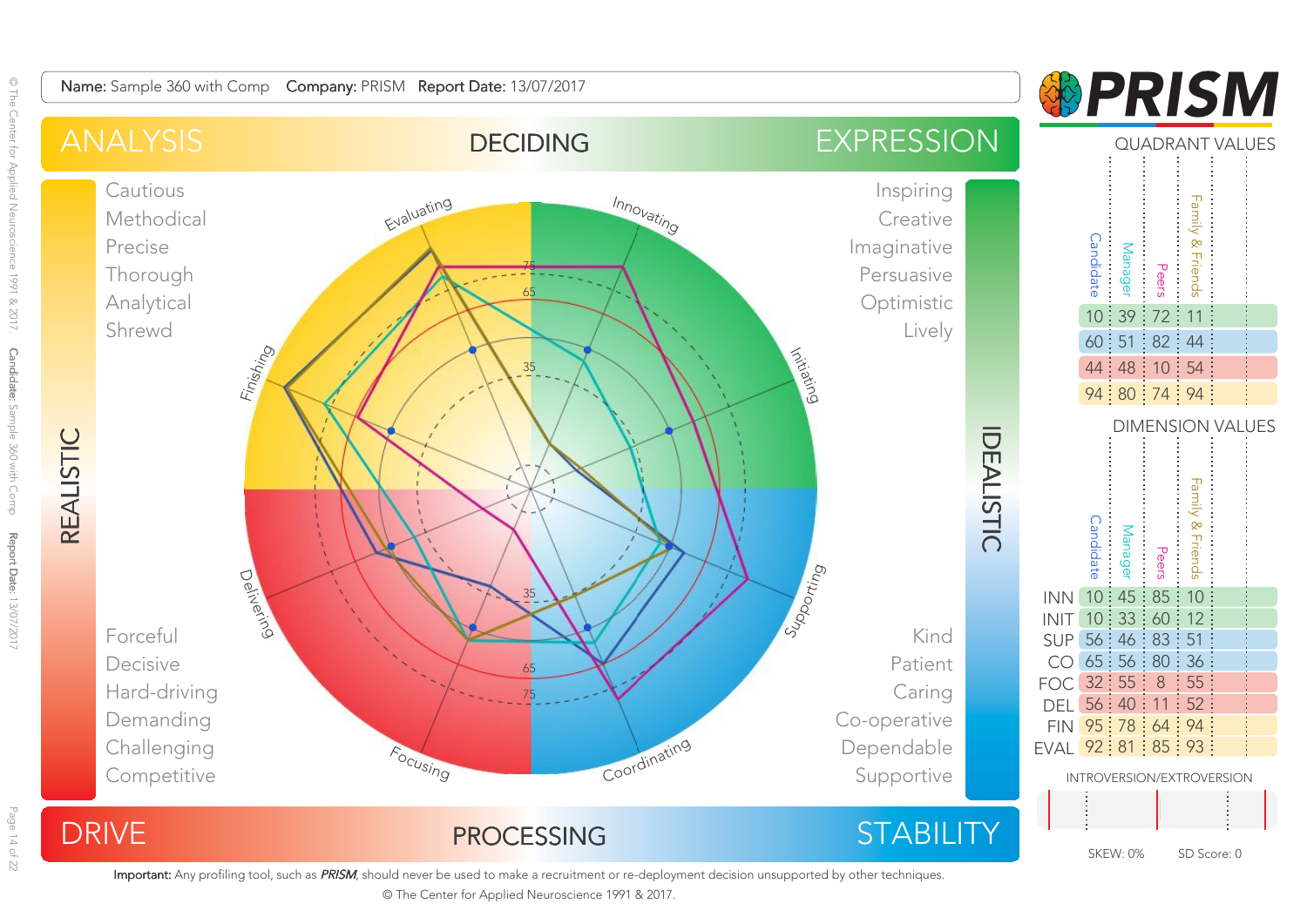



#### 360° Feedback Summary Table

Please note, the dimension values shown below are extracted from the Candidate's/Observers' "Consistent" profile

| <b>NAME</b>             | <b>INNOVATING</b> | <b>INITIATING</b> | <b>SUPPORTING</b> | <b>COORDINATING</b> | <b>FOCUSING</b> | <b>DELIVERING</b> | <b>FINISHING</b> | <b>EVALUATING</b> |
|-------------------------|-------------------|-------------------|-------------------|---------------------|-----------------|-------------------|------------------|-------------------|
| Sample 360 with<br>Comp | 10                | 10                | 56                | 65                  | 32              | 56                | 95               | 92                |
| Manager                 | 45                | 33                | 46                | 56                  | 55              | 40                | 78               | 81                |
| Family & Friends 1      | 10                | 12                | 51                | 36                  | 55              | 52                | 94               | 93                |
| Peers 1                 | 85                | 60                | 83                | 80                  | 8               | 11                | 64               | 85                |
|                         |                   | Highest<br>Value  |                   | Lowest<br>Value     |                 |                   |                  |                   |
| Averages                | 37                | 28                | 59                | 59                  | 37              | 39                | 82               | 87                |
| High                    | 85                | 60                | 83                | 80                  | 55              | 56                | 95               | 93                |
| Low                     | 10                | 10                | 46                | 36                  | 8               | 11                | 64               | 81                |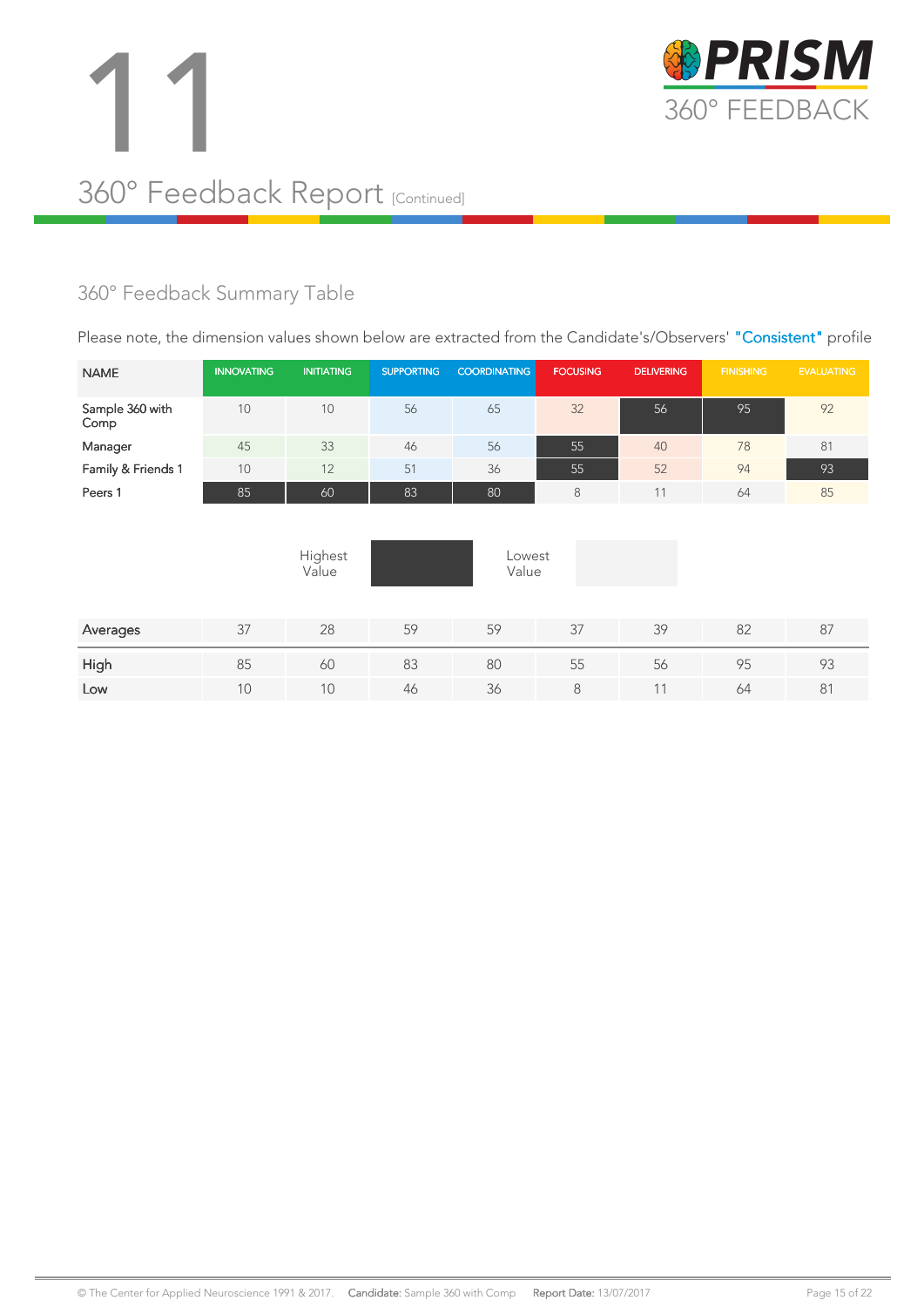

#### 360° Feedback Report - Behaviour Preference Overview

#### $\overline{0}$ 100 INNOVATING Imaginative, innovative thinker. Generates ideas and concepts. Visualises outcomes. Creates original solutions. Unorthodox, fertile-minded and radical. Candidate 10 Manager 45 Family & Friends 10 Peers 85 Observer Average 48

#### INITIATING

Outgoing, animated and entertaining. Articulate and persuasive. Establishes rapport easily. High-spirited, jovial and light-hearted. Good at achieving 'win-win' negotiations.





#### SUPPORTING



#### CO-ORDINATING

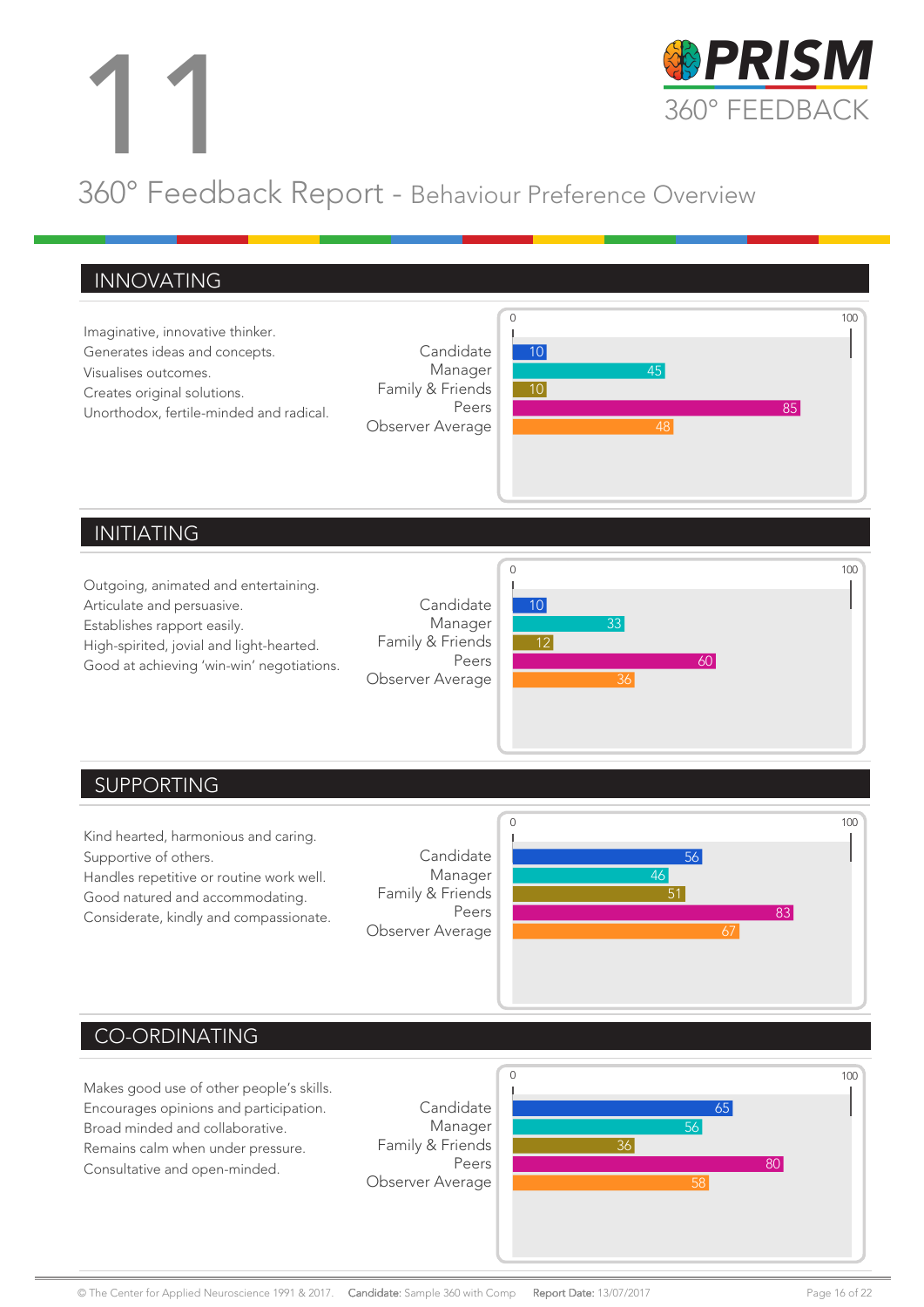

#### 360° Feedback Report - Behaviour Preference Overview [Continued]

#### FOCUSING



#### DELIVERING

Self-reliant and venturesome. Independent and self-motivated. Practical, determined and autocratic. Works well when under pressure. Likes structure and organisation.





#### FINISHING

Strong attention to detail and accuracy. Conscientious, painstaking and orderly. Good at communicating complex data. Focuses on accuracy and high standards. Follows tasks through to completion.





#### EVALUATING

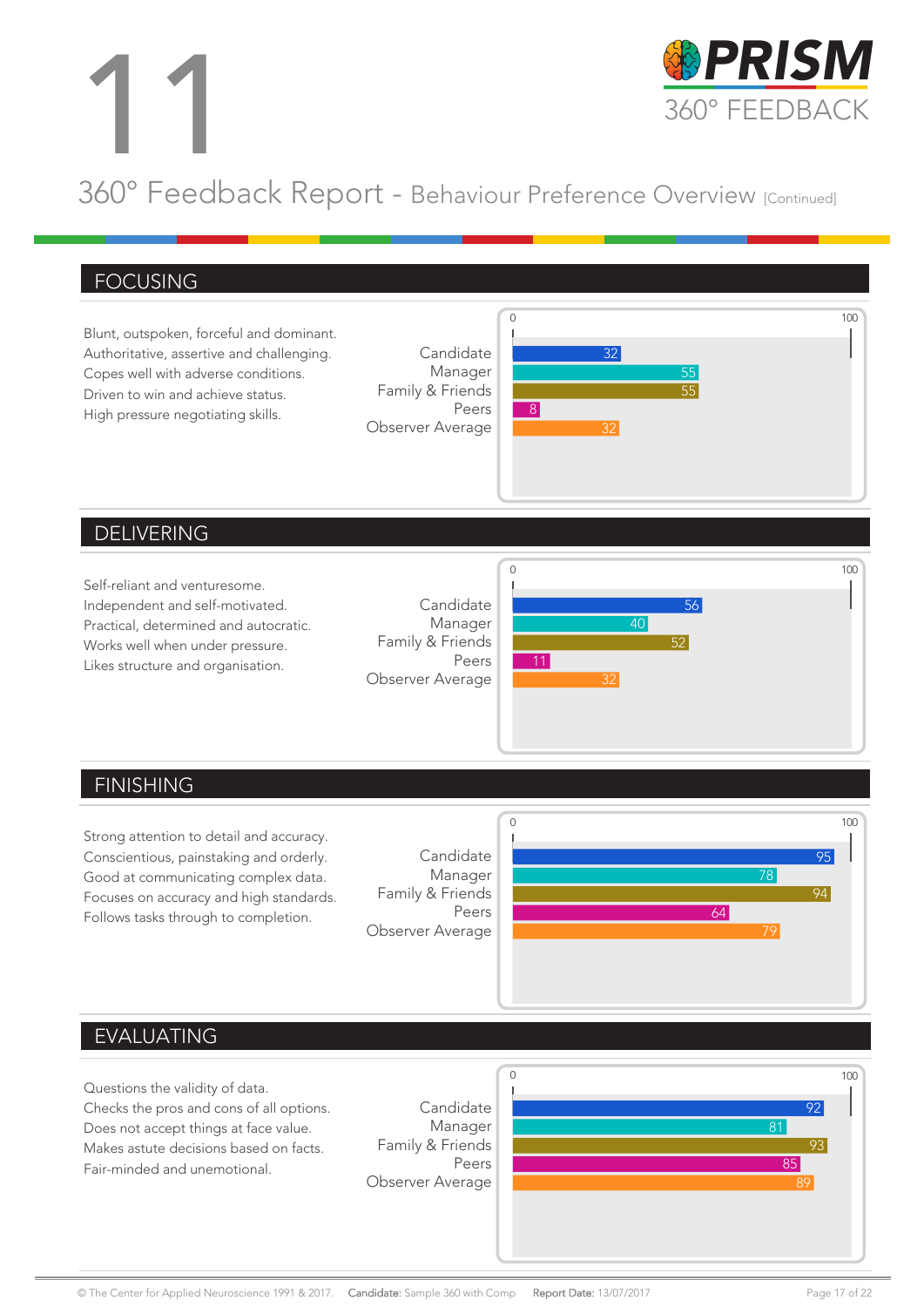

### 360° Feedback Report - Competencies

|   | <b>COMPETENCY</b>                                                                                                                           | Target<br>Rating | Observed<br>Rating |
|---|---------------------------------------------------------------------------------------------------------------------------------------------|------------------|--------------------|
|   | Flexible Thinking<br>Being open to different views and ideas                                                                                | 6                | 4.9                |
|   | Exploring possibilities, creating options, evaluating different courses of action                                                           |                  | 3.3                |
|   | Seeking diverse views and perspectives on issues                                                                                            |                  | 3.7                |
|   | Breaking free from habitual thinking ("I know best how to do this")                                                                         |                  | 5.7                |
|   | Balancing speed of decision making with considered thought                                                                                  |                  | 5                  |
|   | Inquiring with others just as much as advocating own views                                                                                  |                  | $\overline{7}$     |
|   | Continuous Improvement<br>Continuously identifying ways to simplify and improve things                                                      |                  | 5                  |
|   | Constantly striving for performance improvements ("How can this be done better?")                                                           |                  | 6.3                |
|   | Challenging the status quo/accepted ways of doing things                                                                                    |                  | $\overline{4}$     |
|   | Bringing simple, clear focus to the key drivers of performance                                                                              |                  | 4.7                |
|   | Embedding disciplined, rigorous and systematic ways to monitor and improve performance                                                      |                  | 5                  |
| 3 | <b>Customer Driven</b><br>Putting the customer/patient at the heart of every decision                                                       | 8                | 5.4                |
|   | Taking time to build quality relationships with customers to truly understand their needs                                                   |                  | 5.3                |
|   | Making the connection to the customer clear when communicating business decisions                                                           |                  | 5.3                |
|   | Involving patients and consumers in decision-making processes                                                                               |                  | 5.7                |
| 4 | Developing People<br>Continuously developing self and supporting others' growth                                                             | 9                | 5.5                |
|   | Demonstrating a life-long learning orientation ("I still have things to learn")                                                             |                  | 6                  |
|   | Acting as a teacher, coach and mentor toward others                                                                                         |                  | 5                  |
|   | Providing regular, quality feedback that helps others learn and grow their capability                                                       |                  | 5.7                |
|   | Understanding what support team members need in order to be truly empowered and<br>energised                                                |                  | 5.3                |
|   | Championing processes that ensure the quality of the talent pipeline in the organisation                                                    |                  | 5.7                |
| 5 | <b>Enable and Drive Change</b><br>Proactively assuming accountability and empowering others to act                                          | 6                | 5.4                |
|   | Continuously driving for performance results that are clearly aligned to GSK's Values and<br>Behaviours to deliver the strategic priorities |                  | 5.7                |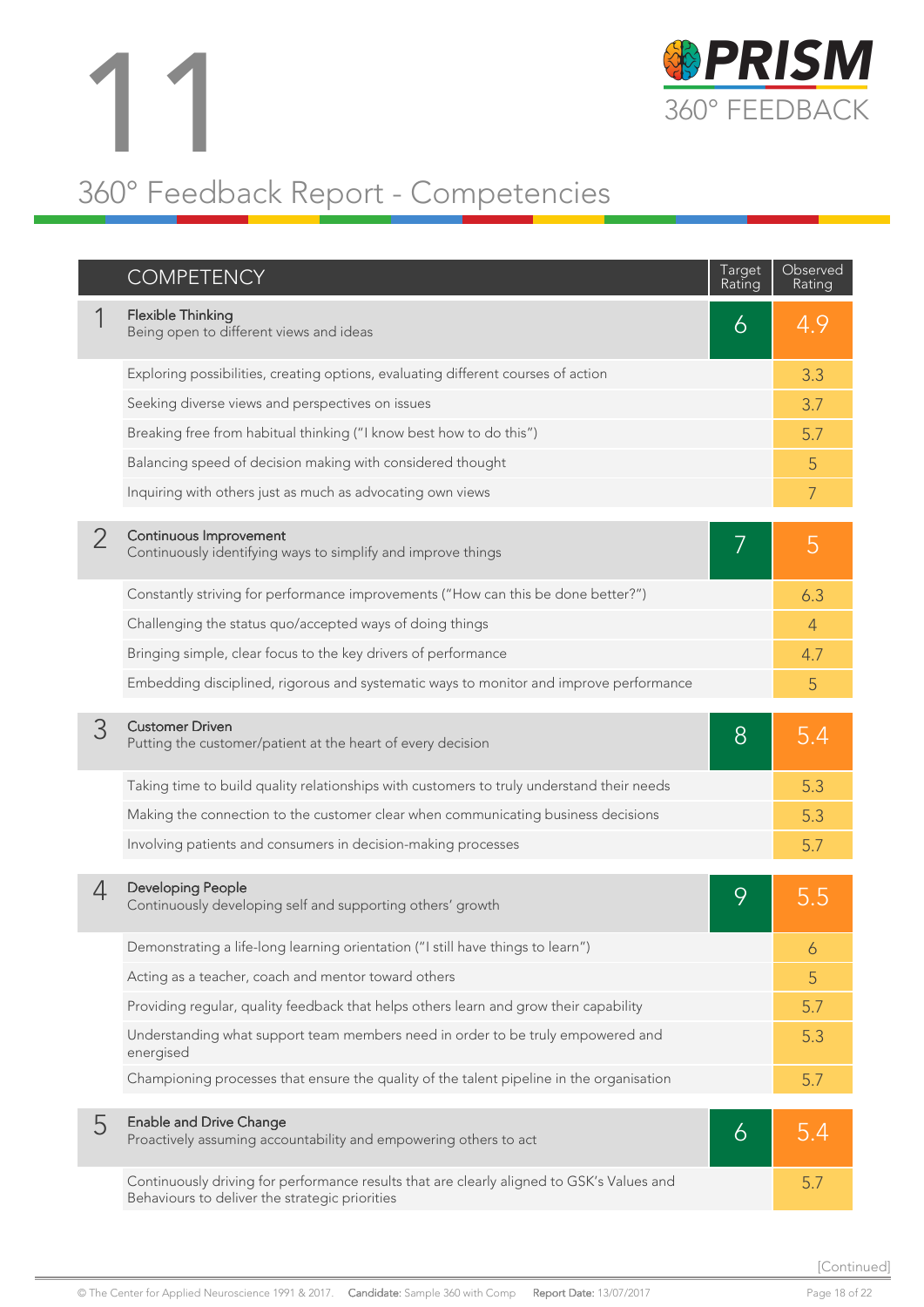

### 360° Feedback Report - Competencies [Continued]

|   | Proactively looking out for new opportunities and constantly anticipating the need for<br>change                 |                |
|---|------------------------------------------------------------------------------------------------------------------|----------------|
|   | Ensuring rigorous execution of strategic plans, continually clarifying priorities for action                     | $\overline{4}$ |
|   | Delegating accountability to the level of the organisation best suited to make decisions                         | 4.7            |
|   | Removing barriers to empowered action, e.g., organisational bureaucracy and silos                                | 5.7            |
|   |                                                                                                                  |                |
|   | <b>Building Relationships</b>                                                                                    |                |
| 6 | Developing trustful relationships based on integrity                                                             |                |
|   | Being open and empathetic, seeing things through the eyes of others                                              | 4.3            |
|   | Expressing one's own views and beliefs confidently and authentically, while encouraging<br>others to do the same | 57             |
|   | Dealing quickly and transparently with unethical behaviour, either internally or externally                      | 5.7            |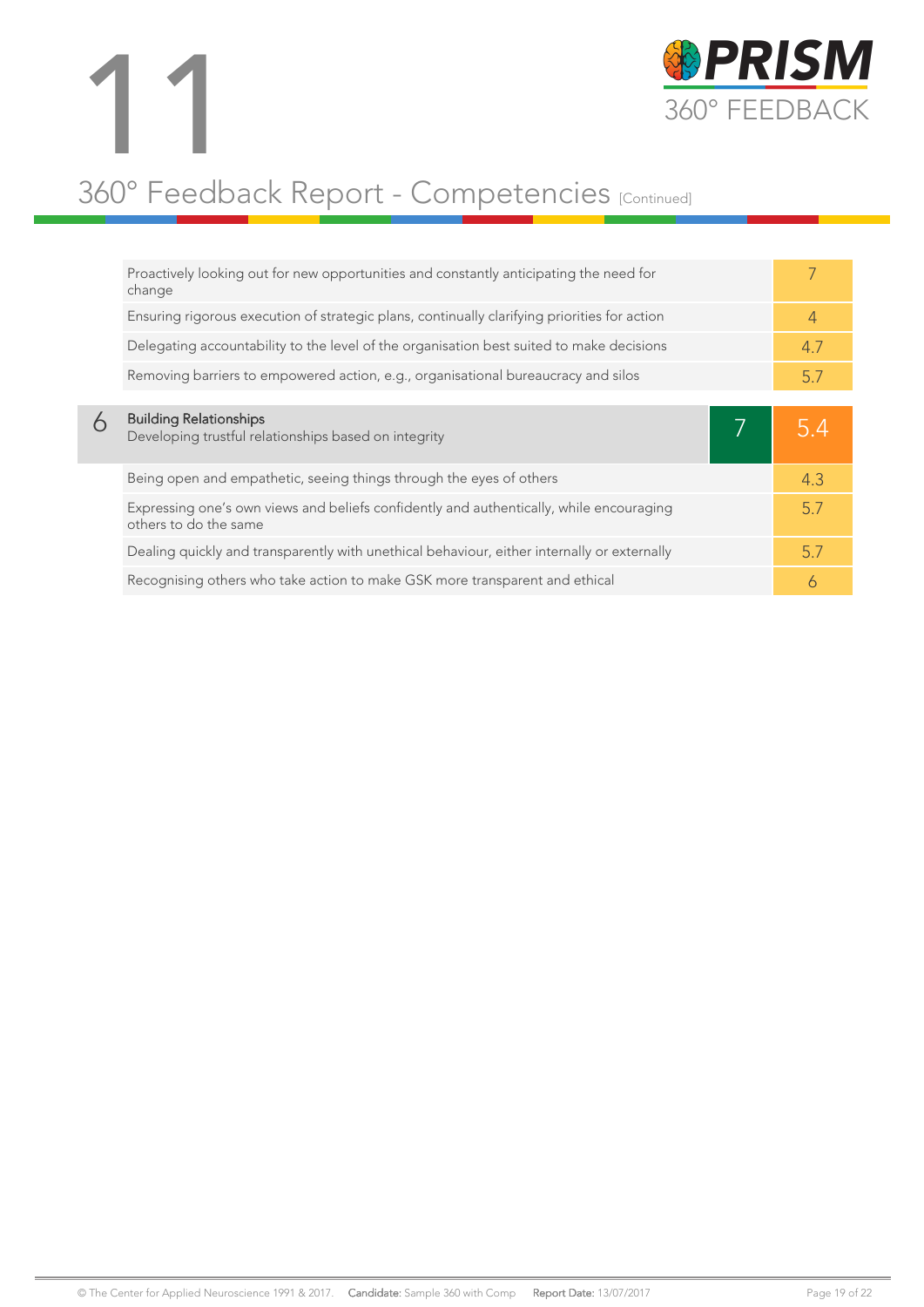

### 360° Feedback Report - Competency Items

#### 0 1 2 3 4 5 6 7 8 9 10 0 1 2 3 4 5 6 7 8 9 10 0 1 2 3 4 5 6 7 8 9 10 FLEXIBLE THINKING Being open to different views and ideas Candidate Target Manager Family & Friends Peers Observer Average CONTINUOUS IMPROVEMENT Continuously identifying ways to simplify and improve things extending the Candidate Target Manager Family & Friends Peers Observer Average CUSTOMER DRIVEN Putting the customer/patient at the heart of every decision and contact the Candidate



#### DEVELOPING PEOPLE



© The Center for Applied Neuroscience 1991 & 2017. Candidate: Sample 360 with Comp Report Date: 13/07/2017 Page 20 of 22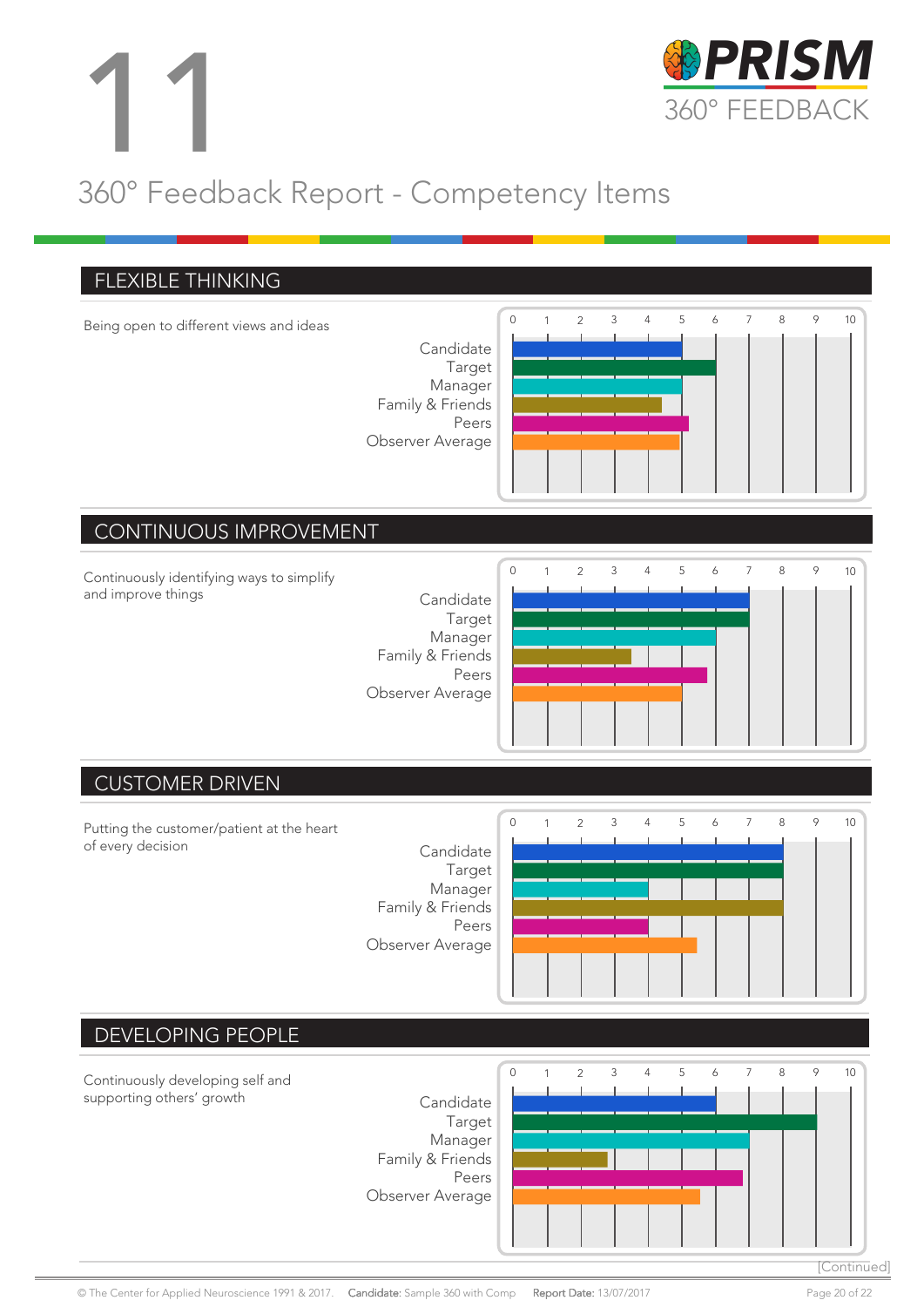

### 360° Feedback Report - Competency Items [Continued]

#### ENABLE AND DRIVE CHANGE

Proactively assuming accountability and empowering others to act Candidate

Target Manager Family & Friends Peers Observer Average



#### BUILDING RELATIONSHIPS

Developing trustful relationships based on integrity Candidate

Target Manager Family & Friends Peers Observer Average